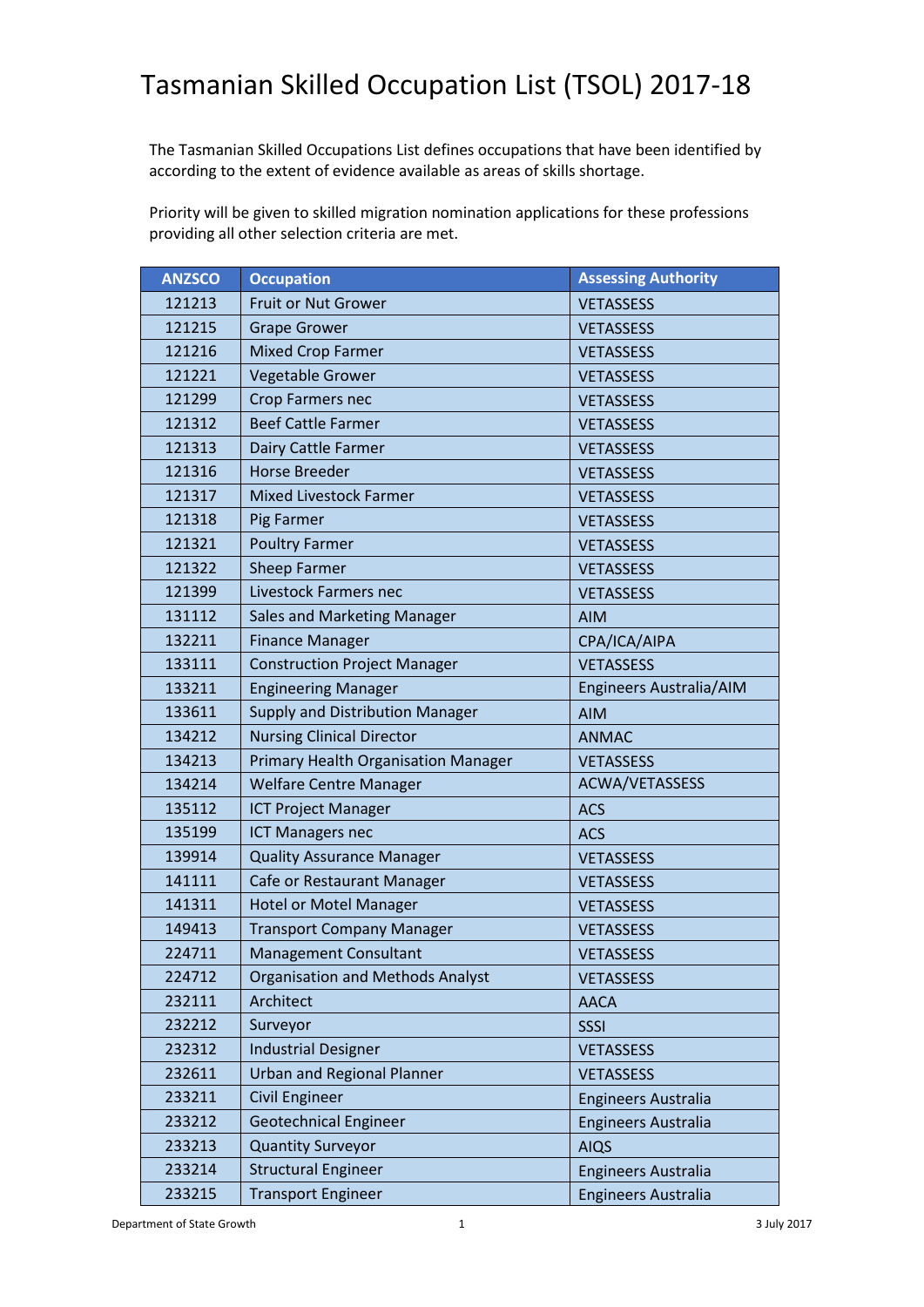| 233311 | <b>Electrical Engineer</b>              | <b>Engineers Australia</b>        |
|--------|-----------------------------------------|-----------------------------------|
| 233512 | <b>Mechanical Engineer</b>              | <b>Engineers Australia</b>        |
| 233911 | <b>Aeronautical Engineer</b>            | <b>Engineers Australia</b>        |
| 233914 | <b>Engineering Technologist</b>         | <b>Engineers Australia</b>        |
| 234111 | <b>Agricultural Consultant</b>          | <b>VETASSESS</b>                  |
| 234112 | <b>Agricultural Scientist</b>           | <b>VETASSESS</b>                  |
| 234213 | <b>Wine Maker</b>                       | <b>VETASSESS</b>                  |
| 234711 | Veterinarian                            | <b>AVBC</b>                       |
| 234914 | Physicist (Medical Physicist only)      | <b>ACPSEM</b>                     |
| 234914 | Physicist                               | <b>VETASSESS</b>                  |
| 241213 | <b>Primary School Teacher</b>           | <b>AITSL</b>                      |
| 241411 | <b>Secondary School Teacher</b>         | <b>AITSL</b>                      |
| 241511 | <b>Special Needs Teacher</b>            | <b>AITSL</b>                      |
| 251111 | Dietitian                               | <b>DAA</b>                        |
| 251211 | Medical Diagnostic Radiographer         | <b>AIR</b>                        |
| 251212 | <b>Medical Radiation Therapist</b>      | <b>AIR</b>                        |
| 251214 | Sonographer                             | <b>AIR</b>                        |
| 251912 | <b>Orthotist or Prosthetist</b>         | <b>VETASSESS</b>                  |
| 252111 | Chiropractor                            | <b>CCEA</b>                       |
| 252112 | Osteopath                               | <b>ANZOC</b>                      |
| 252311 | <b>Dental Specialist</b>                | <b>ADC</b>                        |
| 252312 | <b>Dentist</b>                          | <b>ADC</b>                        |
| 252411 | <b>Occupational Therapist</b>           | <b>OTC</b>                        |
| 252511 | Physiotherapist                         | <b>APC</b>                        |
| 252611 | Podiatrist                              | APodC/ANZPAC                      |
| 252711 | Audiologist                             | <b>VETASSESS</b>                  |
| 252712 | Speech Pathologist                      | <b>SPA</b>                        |
| 253111 | <b>General Practitioner</b>             | <b>Medical Board of Australia</b> |
| 253211 | Anaesthetist                            | <b>Medical Board of Australia</b> |
| 253311 | Specialist Physician (General Medicine) | <b>Medical Board of Australia</b> |
| 253312 | Cardiologist                            | <b>Medical Board of Australia</b> |
| 253313 | <b>Clinical Haematologist</b>           | <b>Medical Board of Australia</b> |
| 253314 | <b>Medical Oncologist</b>               | <b>Medical Board of Australia</b> |
| 253315 | Endocrinologist                         | <b>Medical Board of Australia</b> |
| 253316 | Gastroenterologist                      | <b>Medical Board of Australia</b> |
| 253317 | <b>Intensive Care Specialist</b>        | <b>Medical Board of Australia</b> |
| 253318 | Neurologist                             | <b>Medical Board of Australia</b> |
| 253321 | Paediatrician                           | <b>Medical Board of Australia</b> |
| 253411 | Psychiatrist                            | <b>Medical Board of Australia</b> |
| 253511 | Surgeon (General)                       | <b>Medical Board of Australia</b> |
| 253512 | Cardiothoracic Surgeon                  | <b>Medical Board of Australia</b> |
| 253513 | Neurosurgeon                            | <b>Medical Board of Australia</b> |
| 253514 | <b>Orthopaedic Surgeon</b>              | <b>Medical Board of Australia</b> |
| 253515 | Otorhinolaryngologist                   | <b>Medical Board of Australia</b> |
| 253516 | Paediatric Surgeon                      | <b>Medical Board of Australia</b> |
| 253517 | Plastic and Reconstructive Surgeon      | <b>Medical Board of Australia</b> |
| 253518 | Urologist                               | <b>Medical Board of Australia</b> |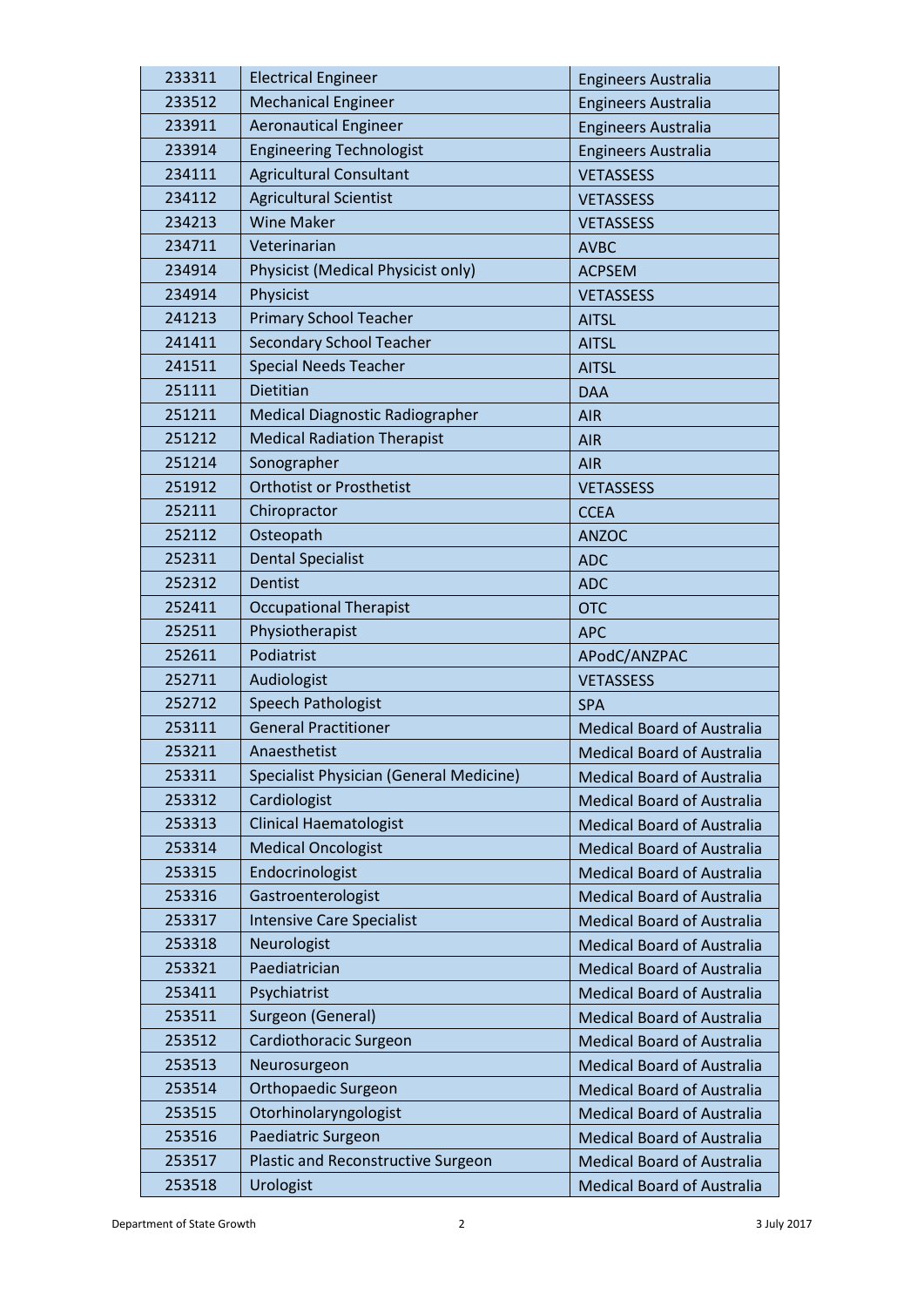| 253521 | Vascular Surgeon                                    | <b>Medical Board of Australia</b>        |
|--------|-----------------------------------------------------|------------------------------------------|
| 253911 | Dermatologist                                       | <b>Medical Board of Australia</b>        |
| 253912 | <b>Emergency Medicine Specialist</b>                | <b>Medical Board of Australia</b>        |
| 253913 | <b>Obstetrician and Gynaecologist</b>               | <b>Medical Board of Australia</b>        |
| 253914 | Ophthalmologist                                     | <b>Medical Board of Australia</b>        |
| 253915 | Pathologist                                         | <b>Medical Board of Australia</b>        |
| 253917 | Diagnostic and Interventional Radiologist           | <b>Medical Board of Australia</b>        |
| 253918 | <b>Radiation Oncologist</b>                         | <b>Medical Board of Australia</b>        |
| 253999 | <b>Medical Practitioners nec</b>                    | <b>Medical Board of Australia</b>        |
| 254111 | Midwife                                             | <b>ANMAC</b>                             |
| 254411 | <b>Nurse Practitioner</b>                           | <b>ANMAC</b>                             |
| 254412 | Registered Nurse (Aged Care)                        | <b>ANMAC</b>                             |
| 254413 | Registered Nurse (Child and Family Health)          | <b>ANMAC</b>                             |
| 254414 | <b>Registered Nurse (Community Health)</b>          | <b>ANMAC</b>                             |
| 254415 | Registered Nurse (Critical Care and                 |                                          |
|        | Emergency)                                          | <b>ANMAC</b>                             |
| 254416 | Registered Nurse (Developmental Disability)         | <b>ANMAC</b>                             |
| 254417 | Registered Nurse (Disability and<br>Rehabilitation) | <b>ANMAC</b>                             |
| 254418 | <b>Registered Nurse (Medical)</b>                   | <b>ANMAC</b>                             |
| 254421 | <b>Registered Nurse (Medical Practice)</b>          | <b>ANMAC</b>                             |
| 254422 | Registered Nurse (Mental Health)                    | <b>ANMAC</b>                             |
| 254423 | <b>Registered Nurse (Perioperative)</b>             | <b>ANMAC</b>                             |
| 254499 | <b>Registered Nurses nec</b>                        | <b>ACS</b>                               |
| 261111 | <b>ICT business Analyst</b>                         | <b>ACS</b>                               |
| 261112 | <b>Systems Analyst</b>                              | <b>ACS</b>                               |
| 261311 | Analyst Programmer                                  | <b>ACS</b>                               |
| 261312 | Developer Programmer                                | <b>ACS</b>                               |
| 261313 | Software Engineer                                   | <b>ACS</b>                               |
| 262111 | Database Administrator                              | ACS                                      |
| 262112 | <b>ICT Security Specialist</b>                      | <b>ACS</b>                               |
| 262113 | <b>Systems Administrator</b>                        | <b>ACS</b>                               |
| 272311 | <b>Clinical Psychologist</b>                        | <b>APS</b>                               |
| 272399 | Psychologists nec                                   | <b>APS</b>                               |
| 272412 | Interpreter                                         | <b>NAATI</b>                             |
| 272511 | <b>Social Worker</b>                                | <b>AASW</b>                              |
| 311111 | Agricultural Technician                             | <b>VETASSESS</b>                         |
| 312111 | Architectural Draftsperson                          | <b>VETASSESS</b>                         |
| 312211 | <b>Civil Engineering Draftsperson</b>               | <b>Engineers Australia</b><br>/VETASSESS |
| 312512 | <b>Mechanical Engineering Technician</b>            | <b>TRA</b>                               |
| 313111 | Hardware Technician                                 | <b>TRA</b>                               |
| 313112 | <b>ICT Customer Support Officer</b>                 | <b>TRA</b>                               |
| 313113 | Web Administrator                                   | <b>ACS</b>                               |
| 321111 | Automotive Electrician                              | <b>TRA</b>                               |
| 321211 | <b>Motor Mechanic (General)</b>                     | <b>TRA</b>                               |
| 321212 | Diesel Motor Mechanic                               | <b>TRA</b>                               |
| 321213 | Motorcycle Mechanic                                 | <b>TRA</b>                               |